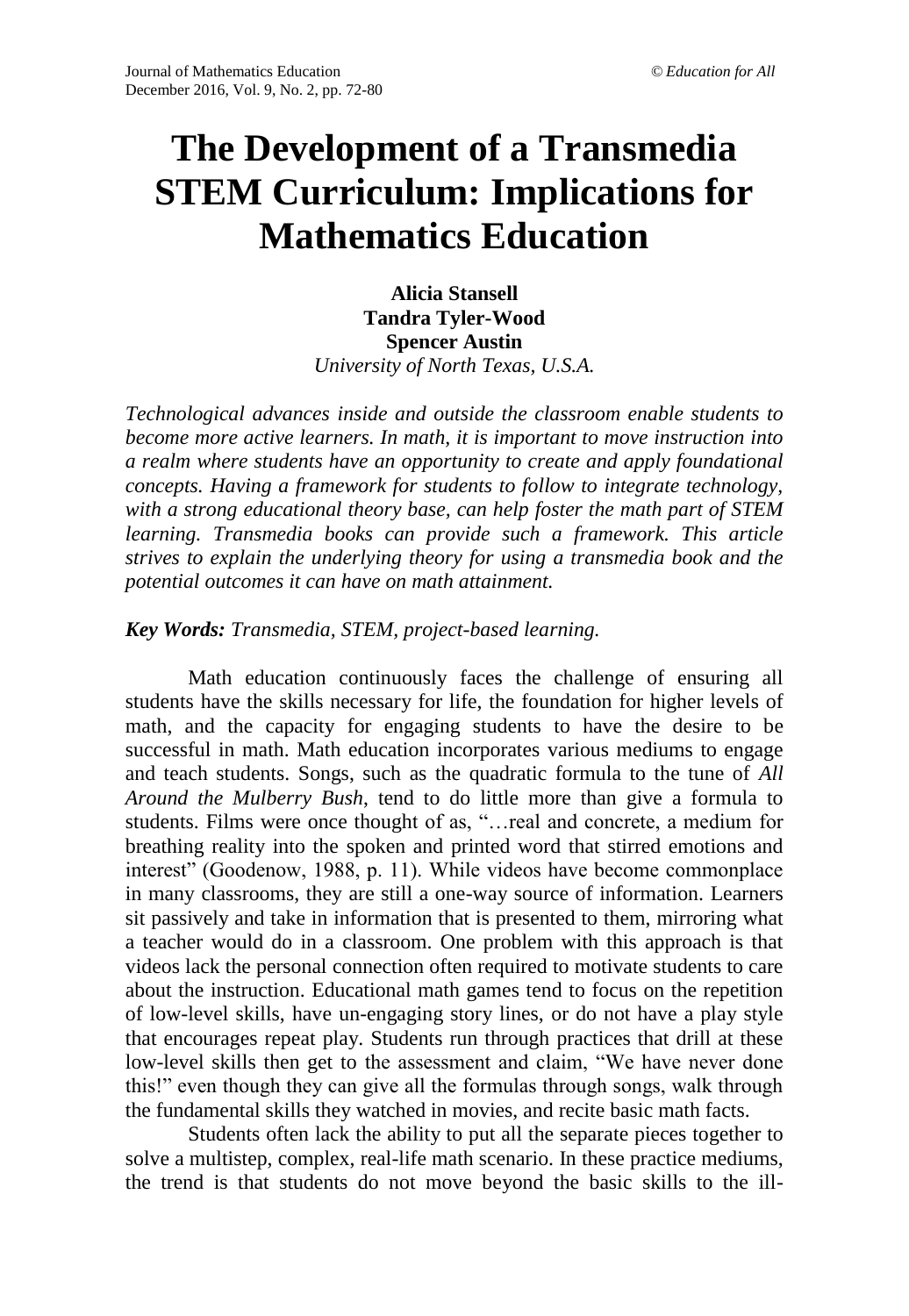structured math scenarios they might encounter in real life or in multistep assessment questions. Students need to actually do and apply math through hands-on replications of real life. These hands-on experiences need to mimic real-world math problems that cannot be completed with simple rectangular connectable blocks that inherently limit the shapes, structures, and formulas used in real life.

#### **Moving to Application**

A transmedia Science, Technology, Engineering, and Mathematics (STEM) book is a framework that merges classroom instructional aides to move beyond the foundation of individually chunked math skills. Transmedia books create a story, and guide, through which students are connected to multiple media, digital and physical, to gain knowledge to complete the projects presented in the book (Cohen, Smolkin, & Bull, 2011). In this regard, transmedia methodology mirrors what many technology integrated classrooms already do, but takes it a step further. The transmedia book changes the student focus from, "The teacher says to do this, so I have to do this now," to the students thinking, "I need to solve this challenge, and here are some things that can help me complete that task." This shift is important because now the students can use different mediums to collect the information they need until they understand the challenge well enough to complete the project by applying math, and often other STEM subjects. Students are no longer focused on completing, producing, or consuming skills as directed by the teacher. Instead, students are engaged in different mediums to construct their response to a situation that involves using math.

The projects function well when paired with the constructivist learning theory, which proposes that people create meaning from the experiences they have by incorporating environmental inputs to create complex thinking about those topics (Ertmer  $\&$  Newby, 2013). Constructivism learning theory places an onus on teachers to replicate realistic learning environments that will foster students' desire and their ability to construct knowledge of certain topics (Jia, 2010). No longer do teachers need to focus primarily on the presentation and repetition of facts for students to memorize. Instead, teachers can focus on framing a learning environment that utilizes technology to allow students to access multiple sources of information in order to investigate course content objectives. Once students have investigated the content, they can then apply that information in a manner that demonstrates mastery of the learning objectives.

Project-based learning replicates the world that students experience outside of structured learning by using open-ended problem-solving techniques that draw on multiple knowledge domains (Kumar & Natarajan, 2007; Schwalm & Tylek, 2012). As students work through the projects they will seek the necessary knowledge, across multiple content subjects, to reach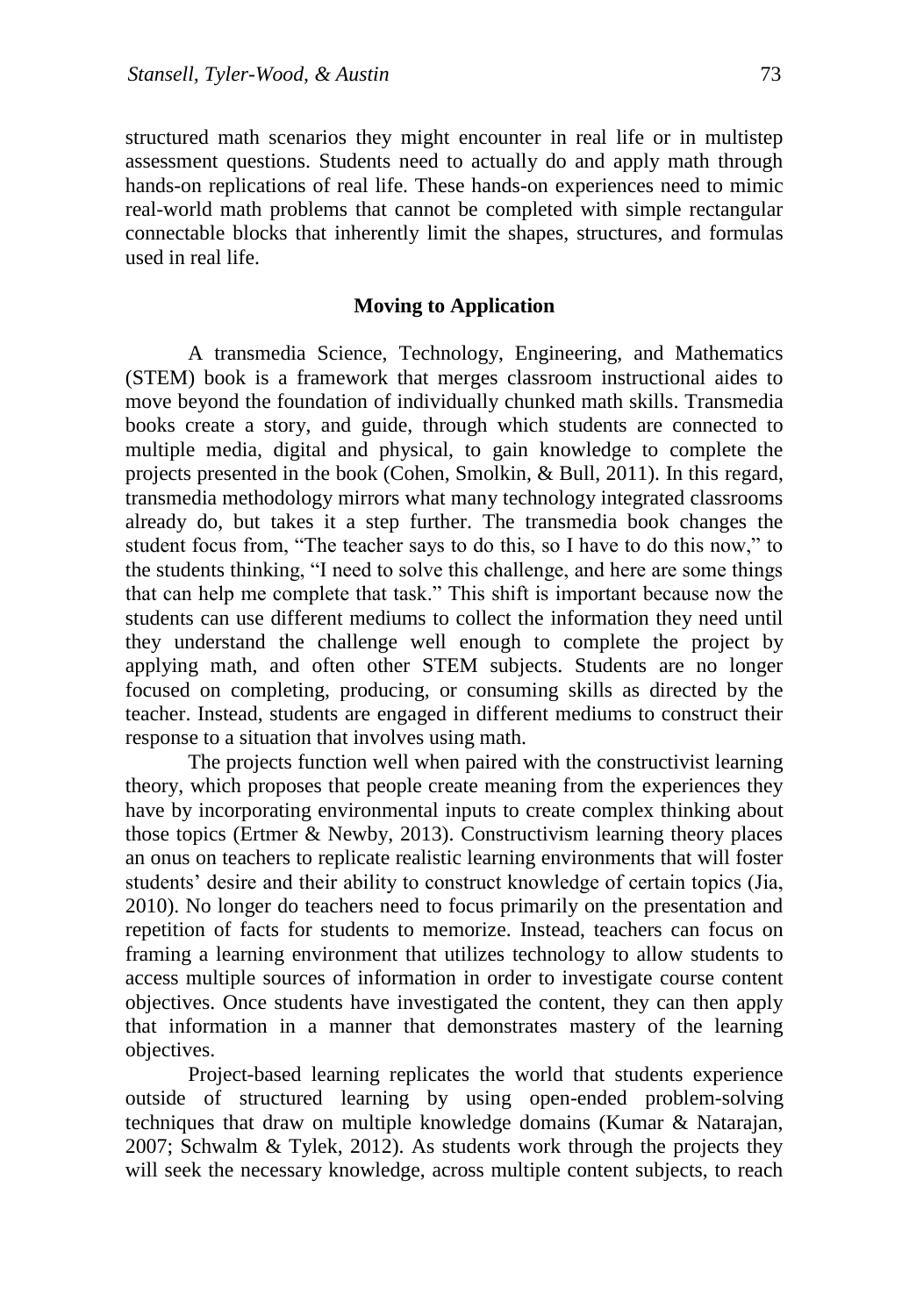an end project result based on the parameters the teacher outlines. A combination of skills from different STEM subjects are required to fully address the complex problems of the world that students will face outside the classroom. In this regard, the project-based learning platform found in transmedia books can help students see the connection between what they are doing in the classroom and their future lives.

## **Transmedia Application**

Transmedia books provide a framework for collaborative projects that can be spread out or completed in sequential order, depending on the needs of the classroom. The projects rely on students completing math in application, instead of rote repetition. Teachers help guide students through the transmedia framework while providing feedback on progress, skills, and correcting misconceptions that may arise. Teachers may choose to do all or only some of the chapter projects in a book. In addition, critical math prerequisite skills, such as the ability to see and manipulate objects in space, can be enhanced through 3D printing projects associated with transmedia books (Zimmerman, 2016).

In one such transmedia book, students have the opportunity to create a digital object to be printed and combined with a physical object to create a project solution. The process required an understanding of math concepts to make sure that the two objects, created in the different mediums of physical and digital, will fit together when the digital file is 3D printed. Students developed a better understanding of measurement, scale, and math models while trying to create and blend digital and physical models of their own creations (Stansell, 2016). The creation of digital objects requires a focus on the measurements to ensure accuracy when printing, otherwise an object that 'looks right' on the screen will not 'fit right' when printed. Students must plan how to mix the objects together instead of having only physical items that they can manipulate and modify to work without ever having to apply math concepts.

The addition of digital fabrication and 3D printing has the potential to positively impact the way students perform in math assessments (Stansell, 2016). The New Media Consortium's 2016 K-12 report addresses makerspaces and 3D printing. The report indicates that school leaders consider makerspaces an addition to formal learning and that makerspaces provide a way to, "[engage] learners in creative, higher-order problem-solving through hands-on design, construction, and iteration" (Johnson, et al., 2016, p. 36). Makerspaces are associated with projects that students create, often utilizing technology to enhance an initial prototype and thereby develop a refined final product (Chu, Angello, Quek, Suarez, 2016). The 2015 New Media Consortium expresses that 3D printing, "can help students visualize graphs and mathematical models…" (Johnson, et al., 2015, p. 40). The ability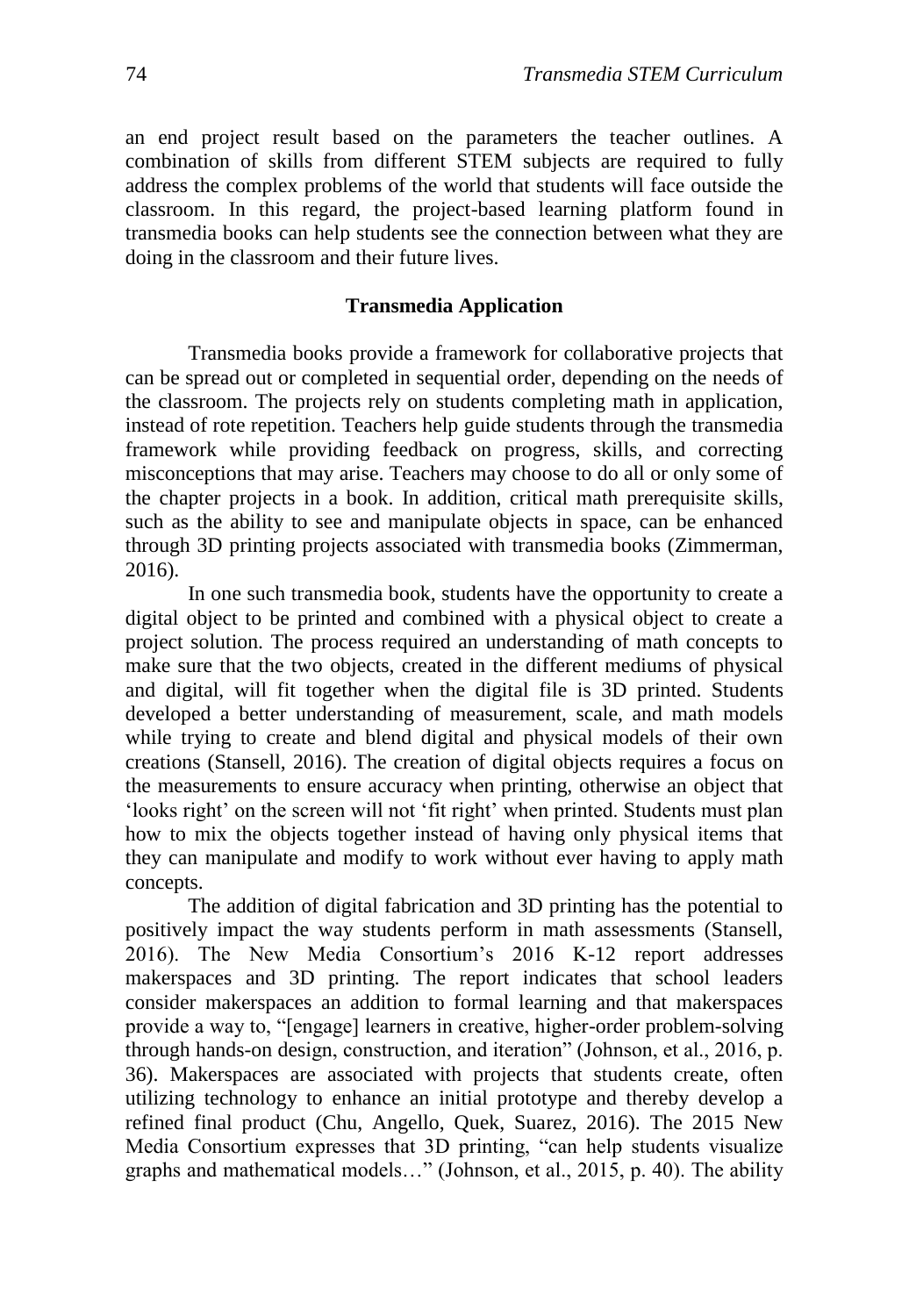for students to create objects in different mediums provides repetition of skills where students can immediately see the outcome of their work as being correct and successful, or incorrect and unusable.

Ongoing research seeks to determine the way digital fabrication and makerspaces impact learners' conceptualization of math concepts and education (Tillman, An, & Boren, 2014; Chu, Angello, Quek, Suarez, 2016; Stansell, 2016). Applying and combining the principles of project-based learning, constructivism, essential questions driving a central story arch, and makerspaces with digital fabrication, work towards meeting the National Council of Teachers of Mathematics' *Principles of Action* to "engage students in mathematical thinking, reasoning, and sense making to significantly strengthen teaching and learning" (National Council of Teachers of Mathematics, 2016, p. 1). These skills are important for 21st century learners and transmedia stories can combine all these elements into a single framework.

#### **Examples from a Transmedia Book**

To obtain more information on the uses of transmedia books in math instruction, a classroom observation and trial run was made in a middle school classroom where students had the opportunity to use a transmedia book. The transmedia book, *Engineers Needed! Help Tamika Save the Farm!,* was focused on agricultural engineering. Students progressed through chapters completing projects that included math, but did not focus on the math itself. For example, in the first chapter, students evaluated the amount of water they used in an average day. The book provides an online resource to help calculate students' water usage. However it was necessary for students to first track how long they used water and for what purposes. Collecting numerical data in a logical way that can be understood later provides many teaching opportunities for tables and how to collect numerical data. Students were encouraged to attempt calculation on water usage on their own first, and then jump into the online tool. However, students were often surprised at how much or how little water other people used. The act of questioning if the online tool was accurate, led students through algebraic equation formations and discussions to find out if they, and others, really did use that much water for different tasks.

The hands-on project in the chapter was where students started developing an understanding of geometric reasoning to create origami cups. After manipulating flat sheets of paper into a functional 3D object, students moved into digital fabrication to use a 2-Dimensional cutter that would trace cut their digital cup pattern on a sheet of paper or cardstock. Students could then fold the paper pattern into a cup and effectively mass produce cups if they so desired.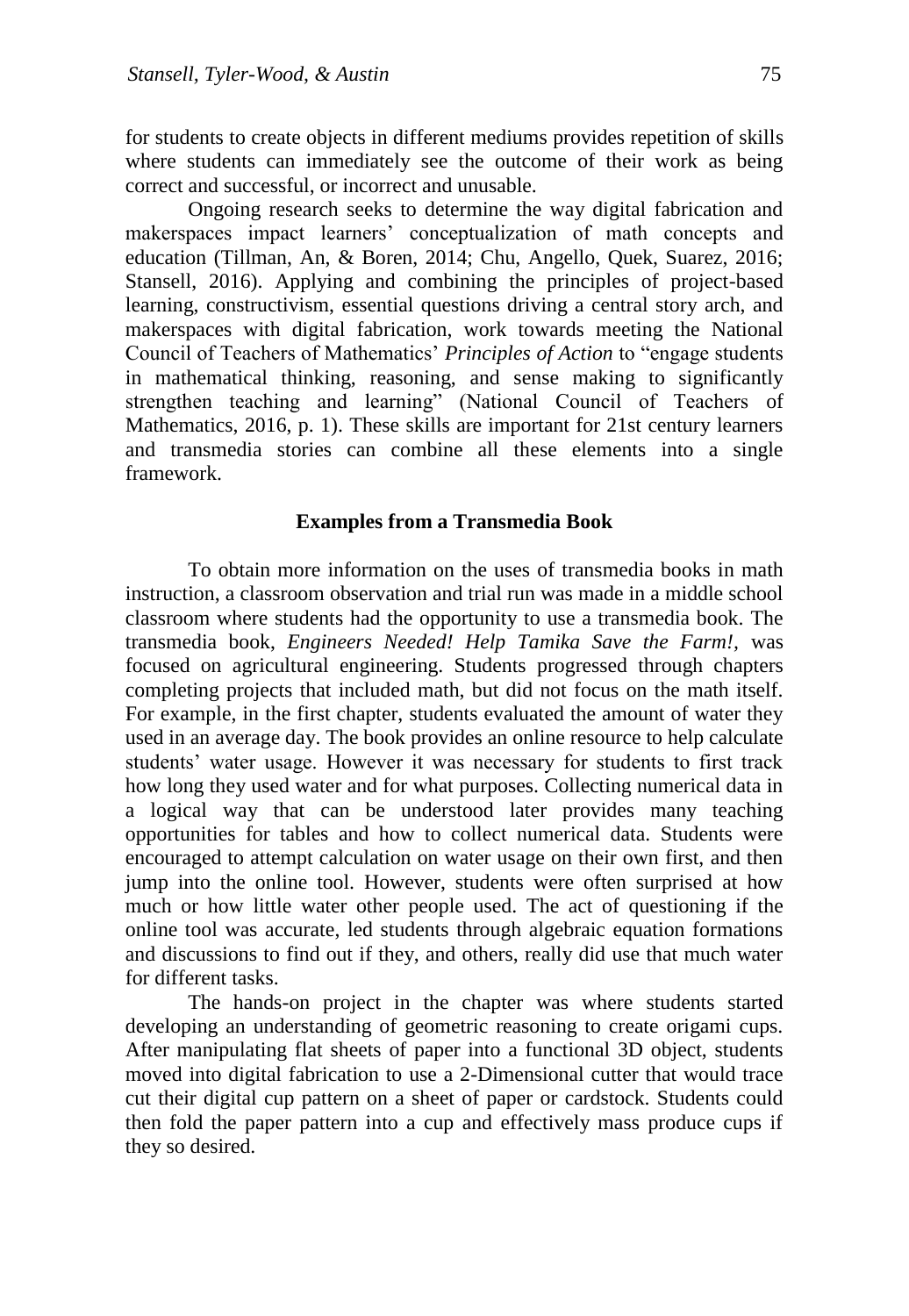Then, students moved into the creation of a rain gauge to capture water. Students were required to think about the volume of the container they created in order to make comparisons to the water collected by other groups. Students had to think about how to measure rain, the shape of the container, how to mark the container, and how much water the container could actually collect. Later, employing science principles, students designed a filtration system for a model farm by using common household objects. The filtration system was then enhanced through the aid of digital fabrication. To do this, students took measurements of the physical objects already created to design a digital object that could enhance filtration but still work within the preexisting filtration system. Students calculated measurements for size, volume, and shape, considering the exiting tubing, model farm size, and filtration system to ensure that the digital and physical would mesh properly to create a final product that fit tightly enough together that it would not lose water.

Students completed math along the way to make sure they could accomplish a bigger goal that they felt was not specifically a math goal. The combination of STEM learning and collaboration through the chapter projects took the focus off specific math calculations. When students were not focused on the math, but rather how to get a measurement of the tube to include that exact size in the digital size that would allow water to flow through the tube, students started considering math principles of circumference and diameter. They discovered what math concepts they needed to know, determined how to locate that information, then found the words to explain what they needed to each other. In math education, the opposite approach is often taken. The vocabulary words are given, the formulas are given, and then the concept practice is undertaken, sometimes without students ever having paid attention to what they need to know.

The use of transmedia books help from a design stand point, demonstrating why students need to know a math concept in regards to the real world. When a story can be created, it pulls the students in by showing a "why" or rationale behind math concepts. Transmedia books provide an opportunity to find and explore the definitions, practice, and formulas used in math all while using the mental lens of the real life "why" in the story.

#### **First Steps towards Transmedia**

Transmedia stories are a way to provide a framework to start developing lessons that are based on real life applications of STEM subjects. These lessons can be expanded into a series of connected projects that can be enhanced with makerspaces, digital fabrication, and 3D printing to help students move beyond repetition and into the application of math concepts. Teachers can develop their own transmedia stories and digital fabrication projects, much like connecting several lesson plans into one cohesive story arch. Teachers understand the big picture of the objectives they teach and the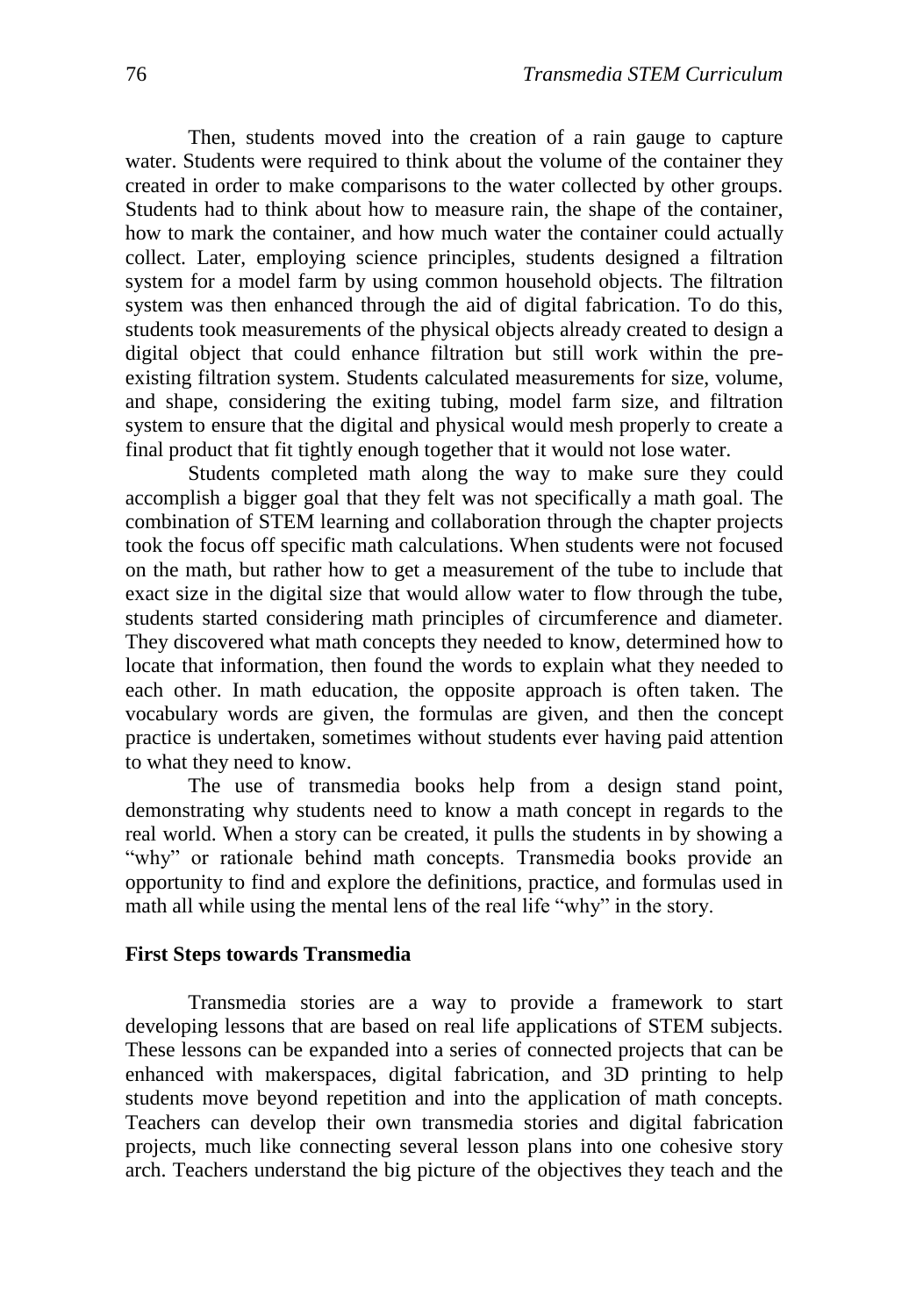fundamentals needed to reach critical learning objectives. Teachers can take existing lesson topics, outline projects that will utilize critical skills, and connect those projects to the big picture while creating a story arch for a transmedia book. As students progress through the story, lessons, and projects, teachers can further evolve and adapt the projects and stories. Adapting the story and projects is already within the realm of what teachers do to continually improve the lessons they give a class and to meet individual student needs

Teachers and students can develop these math models and projects using different types of free and paid-for computer-aided design (CAD) software. After the initial investment of a 3D printer, 3D printed versions of the digital models can be created relatively quickly and affordably. When a learning opportunity necessitates a physical representation be available, students and teachers can work together to create an example or application of that math concept. Overtime, these examples can be linked together to create project chapters of a book. However, as teachers and students develop digital fabrication and maker skills, it is possible to pull from online repositories where numerous ready-made designs can be found, such as thingiverse.com's Pythagorean Theorem model (see Figure 1).



**Figure 1.** *A 3D printed object that can be manipulated to explain the Pythagorean Theorem. The red squares are on hinges that slide back and forth to show how the two smaller squares can combine to create a larger square.*

Teachers may provide examples like the one above and challenge students to apply the theory to other situations, such as in creating a miniature house piece by piece. The Figure 1 example print could be used to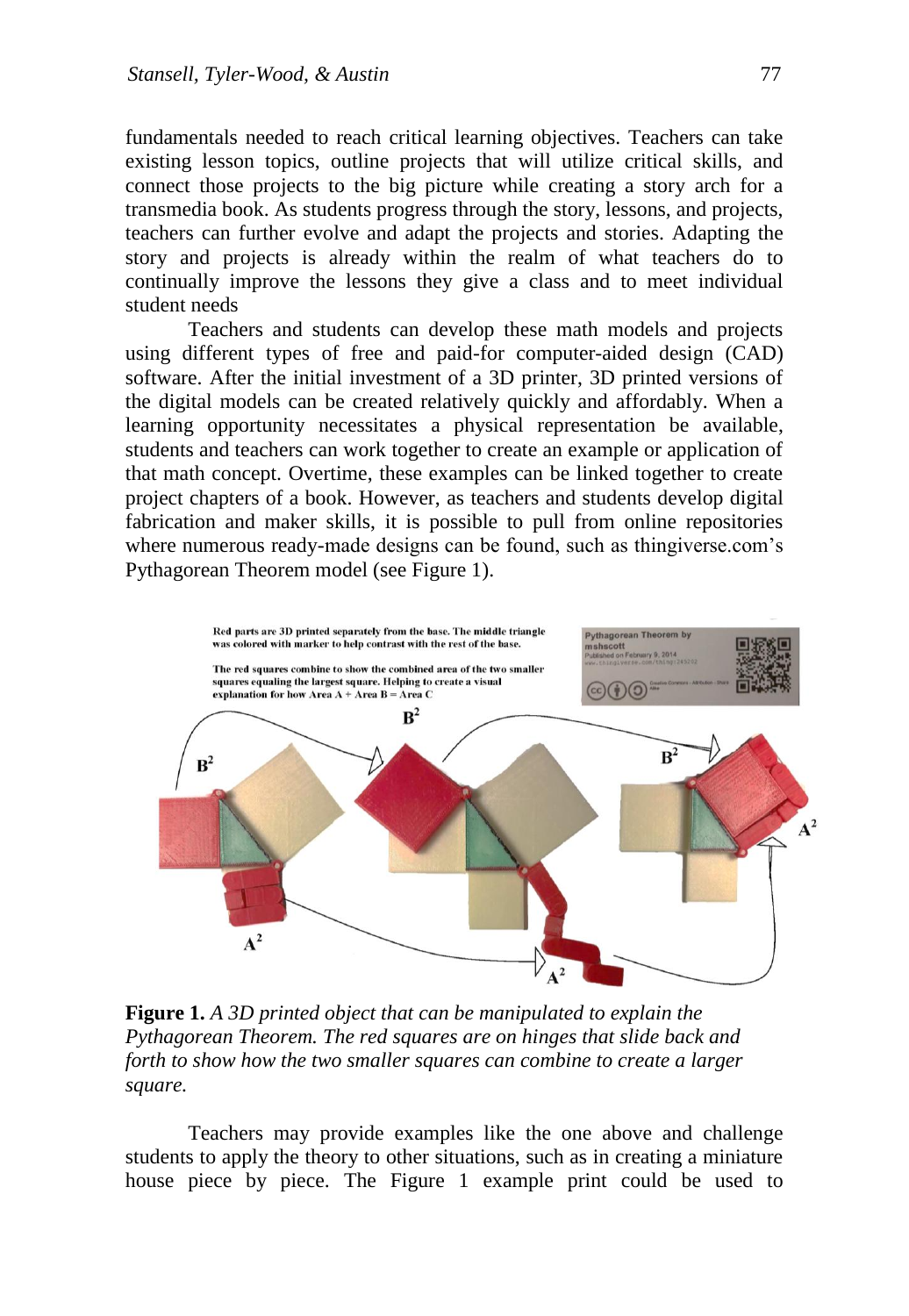demonstrate and explore the concept before students design and create a roof structure. Students could apply different math concepts in different chapters slowly building a miniature house in phases, replicating the process of architectural engineers. Each lesson would then be tied together through the act of building a house, with a final project resulting in a fabricated miniature house. At the end of the transmedia book, students could have a complete miniature house that serves as a reminder of the math concepts needed to develop the house to certain guidelines and expectations outlined in the transmedia book.

#### **Concluding Considerations**

Teachers can take what needs to be taught and develop real life applications that tie into a central story arc that can draw on project-based learning, constructivism, and the transmedia framework, to engage students in the application of math objectives, not just memorizing the skills of math. The focus is not on an object that was created through step-by-step directions, but rather the development of complex concepts and how those concepts can combine to create a solution to a project challenge. Students move through different mediums of digital and physical space collecting all the individual pieces and skills they need to reach that level of understanding. Students might each achieve that understanding at different times, but they are no longer consigned to repetition that drives out the desire to master math. Instead, they apply the math skills, directing their own their skill development until the math works in a way that accomplishes the student's goal; creating an environment that is focused on math understanding and application, not just fundamental skills disconnected from real life meaning.

Through participation in a transmedia unit, students apply math in ways that allows for a direct, real life connection. Students no longer start by asking, "When will I ever use this?" and mentally checking out while moving through the repetition of basic skill building. Instead, math is viewed as a necessary part needed to complete a specific challenge or goal. As the transmedia unit progresses, students start to understand math concepts and their applications because their projects' success depends on the acquisition of specific math concepts and skills. Students cannot go to another group and copy their paper because every project is different, possessing its own unique math problems. Instead of having to make different versions of worksheets, students naturally pick different numbers as they generate various project solutions. The math was correct or incorrect based on if the final project or product works the way it was designed to work, in the space it needed to occupy, using both digital fabrication and physical manipulative. If the final product does work, students have to evaluate their own thinking to find the problem and determine how to fix the product. Overall, the transmedia unit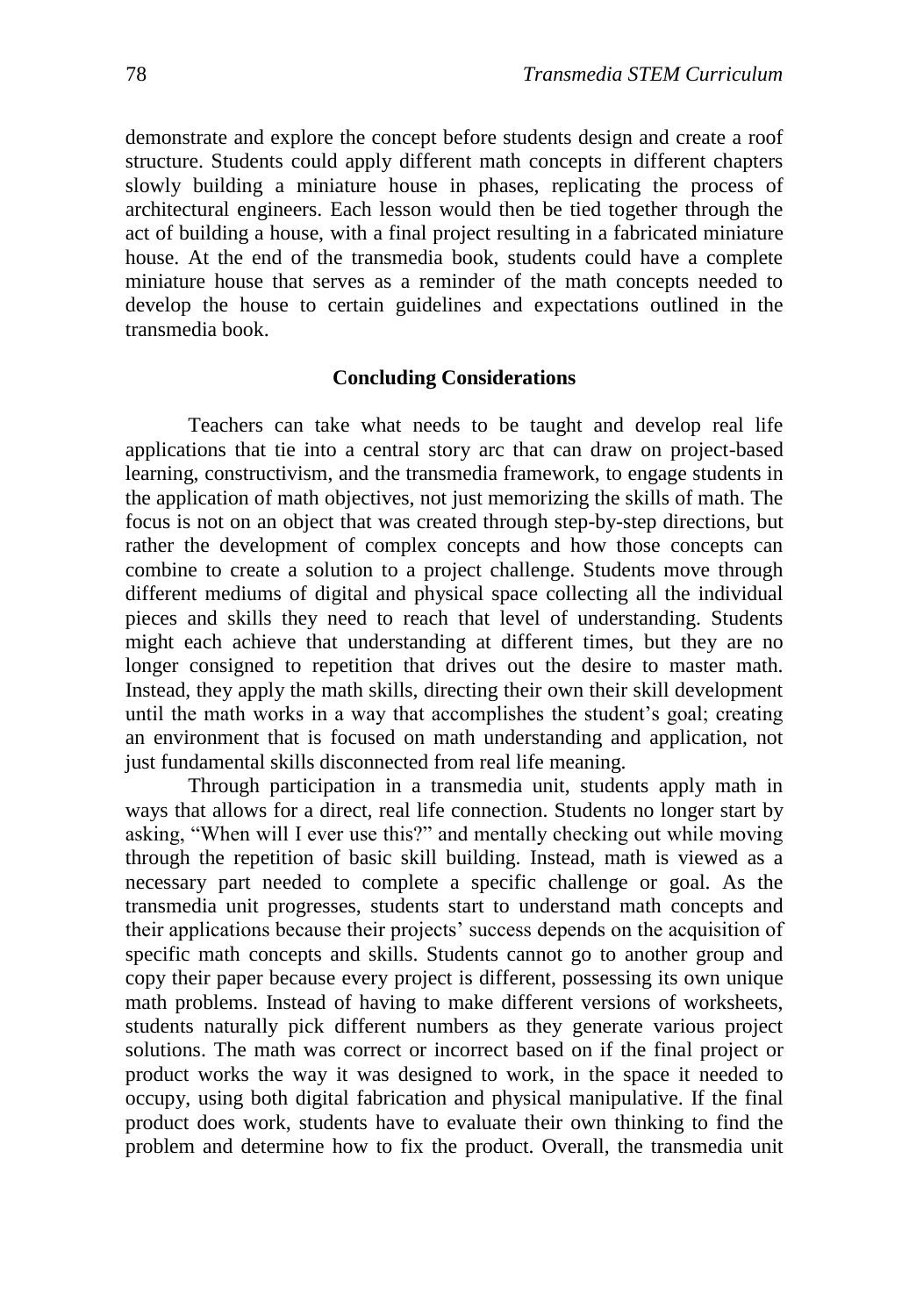engages students in the act of mastering math concepts because the unit does not focus on the math, but instead uses math as a means to an end.

## **Acknowledgments**

The study and research was made possible in part by the collaborative NSF grant #1510289 and the Fab@School NSF ITEST grant # 1030865.

## **References**

- Chu, S. Angello, G., Quek, F. Suarez, M. (2016). A systemic analysis of making in elementary schools, understanding making for children through activity theory. *Proceedings of 2016 IEEE 16th International Conference on Advanced Learning Technologies*.
- Jonathan, D., Laura, S., & Glen, B. (2011). Editorial: Transmedia Publishing. *Contemporary Issues in Technology and Teacher Education, 11*(3), 237- 242.
- Ertmer, P., & Newby, T. (2013). Behaviorism, cognitivism, constructivism: Comparing critical features from an instructional design perspective. *Performance Improvement Quarterly, 26*(2), 43–71. doi:10.1002/piq
- Goodenow, R. K. (1988). Teachers and machines: The classroom use of technology since 1920. *International Journal of Educational Development*. doi:10.1016/0738-0593(88)90032-6
- Jia, Q. (2010). A brief study on the implication of constructivism teaching theory on classroom teaching reform in basic education. *International Education Studies, 3*(2), 197–200.
- Johnson, L., Adams Becker, S., Estrada, V., and Freeman, A. (2015*). NMC Horizon Report: 2015*. Austin, TX: The New Media Consortium
- Johnson, L., Adams Becker, S., Cummins, M., Estrada, V., Freeman, A., and Hall, C. (2016). *NMC Horizon Report: 2016 K-12 Edition*. Austin, TX: The New Media Consortium.
- Kumar, M., & Natarajan, U. (2007). A problem-based learning model: Showcasing an educational paradigm shift. *Curriculum Journal, 18*(1), 89-102. doi:10.1080/09585170701292216
- National Council of Teachers of Mathematics. (2016). *Principles to actions*. Retrieved from http://www.nctm.org/PtA/
- Schwalm, Schwalm, J., & Tylek, K. (2012). System wide implementation of project-based learning: The Philadelphia approach. *After School Matters, 1*(15), 8.
- Stansell, A. (2016). *Transmedia STEM intervention book in middle school for educational change*. Retrieved from: http://digital.library.unt.edu/ark:/67531/metadc849609/.